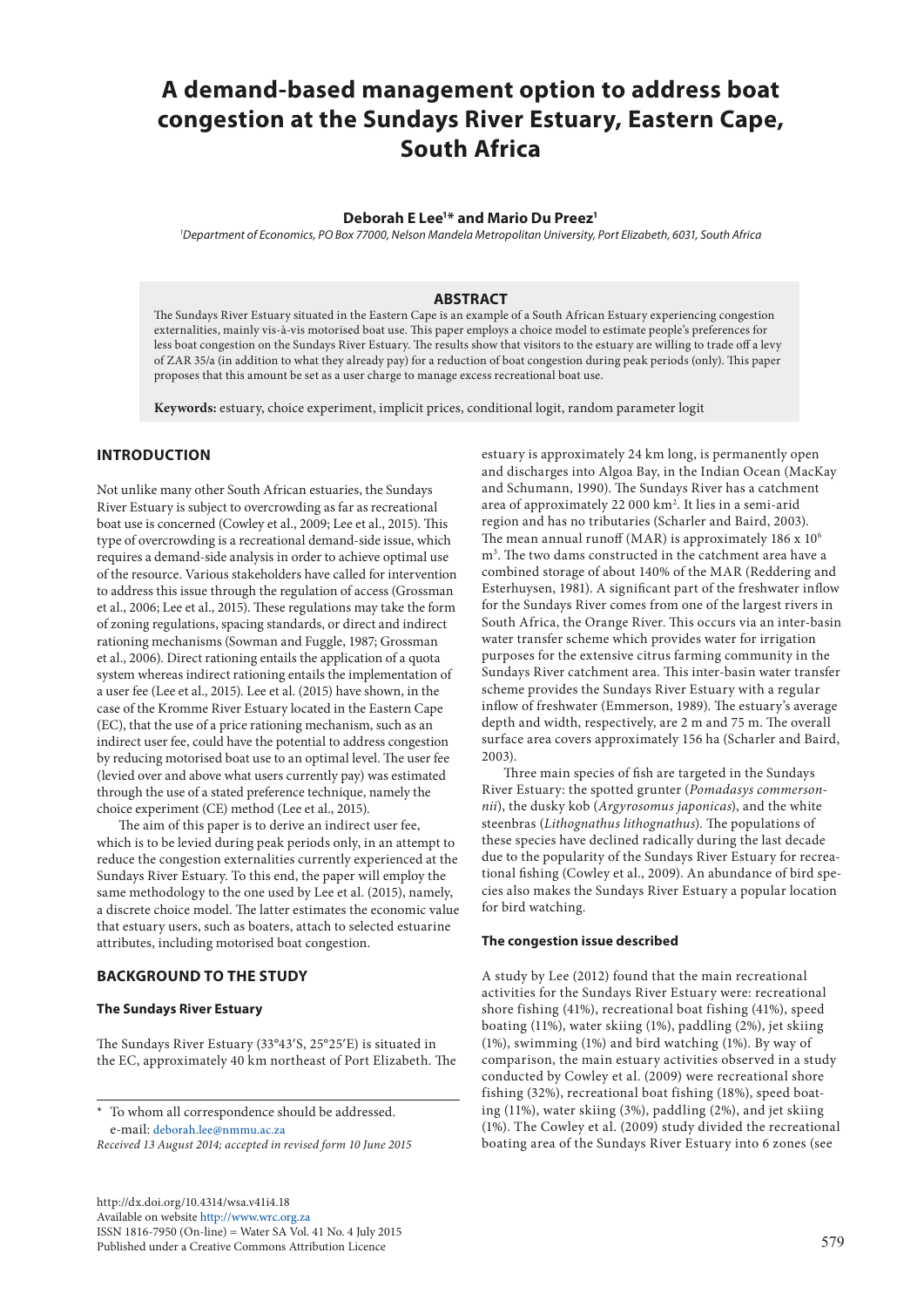Fig. 1).

These zones stretch for 12 km, starting at the mouth of the estuary and ending approximately 4.5 km beyond the N2 Bridge. Various recreational activities take place on this stretch of water, but some are focused within specific zones. Both Cowley et al. (2009) and Lee (2012) indicated that fishing and non-fishing motorised boating activities constitute a large part of all activities that occur in the Sundays River Estuary. The number of boats registered to use the Pearson Park Resort slipway (a private launching facility) for the years 2007 and 2008, respectively, were 774 and 812. These numbers exclude the boats that made use of the public launching facilities under the new Mackay Bridge (between Zones 4 and 5) – these figures are not available as no records are kept.

Recreational boat fishing is not confined to any particular part of the estuary, but is spread throughout. Boats in this case include motorised boats, canoes and kayaks. This type of fishing mostly takes place between 2 and 4 km from the estuary mouth. Motorised boating activities, excluding fishing, but including family outings, 'booze' cruises, leisure cruises and ferry trips, take place all along the estuary. The

incidence of motorised boating activity is higher within 2 km on either side of each of the two main slipways (Cowley et al., 2009). Motorised boating activity related to water skiing, is mainly confined to the area between the two slipways. Non-ski motorised boating activity takes place anywhere in the estuary because no boundaries exist and there are no access restrictions limiting the movements of boats (Cowley et al., 2009). General motorised boating activity (excluding fishing) peaks during the summer months. Cowley et al. (2009) found that a maximum of about 40 boats use the estuary at any one time (survey conducted between September 2007 and August 2008 – excluding jet skis and wet bikes). The summer peak is from October to January. The development of space standards for recreational water activities has been advocated by Sowman and Fuggle (1987). Their space standards are displayed in Table 1.

If one takes the length of the Cowley et al. (2009) study area (12 km) and an average estuary width (between 50 m and 100 m with an average of 75 m), approximately 90 ha are available for recreational activities. Based on the abovementioned space standards and the total number of hectares available, it is possible to determine the extent of the boat congestion in



**Spatial zones of the Sundays River Estuary** *Spatial zones of the Sundays River Estuary Figure 1 Source: Cowley et al. (2009)*

| <b>TABLE 1</b><br>Space standards for recreational water activities (Sources: Sowman and Fuggle, 1987; Forbes, 1998) |                              |  |  |  |
|----------------------------------------------------------------------------------------------------------------------|------------------------------|--|--|--|
| <b>Recreational activity</b>                                                                                         | Crafts/ha                    |  |  |  |
| Boat angling                                                                                                         | 0.25                         |  |  |  |
| Leisure cruising                                                                                                     | 0.83                         |  |  |  |
| Water skiing and speed boating                                                                                       | $0.06 - 0.13$ (ave. = 0.095) |  |  |  |
| Jet skiing                                                                                                           | Same as water skiing         |  |  |  |
| Hobie cats                                                                                                           | $1-3$ (ave. = 2)             |  |  |  |
| Dinghies                                                                                                             | $1-3$ (ave. = 2)             |  |  |  |
| Canoeing                                                                                                             | Not defined                  |  |  |  |
| Windsurfing                                                                                                          | 10                           |  |  |  |
| Bait collecting                                                                                                      | Not defined                  |  |  |  |
| Swimming                                                                                                             | Not defined                  |  |  |  |
| Average                                                                                                              | 2.18                         |  |  |  |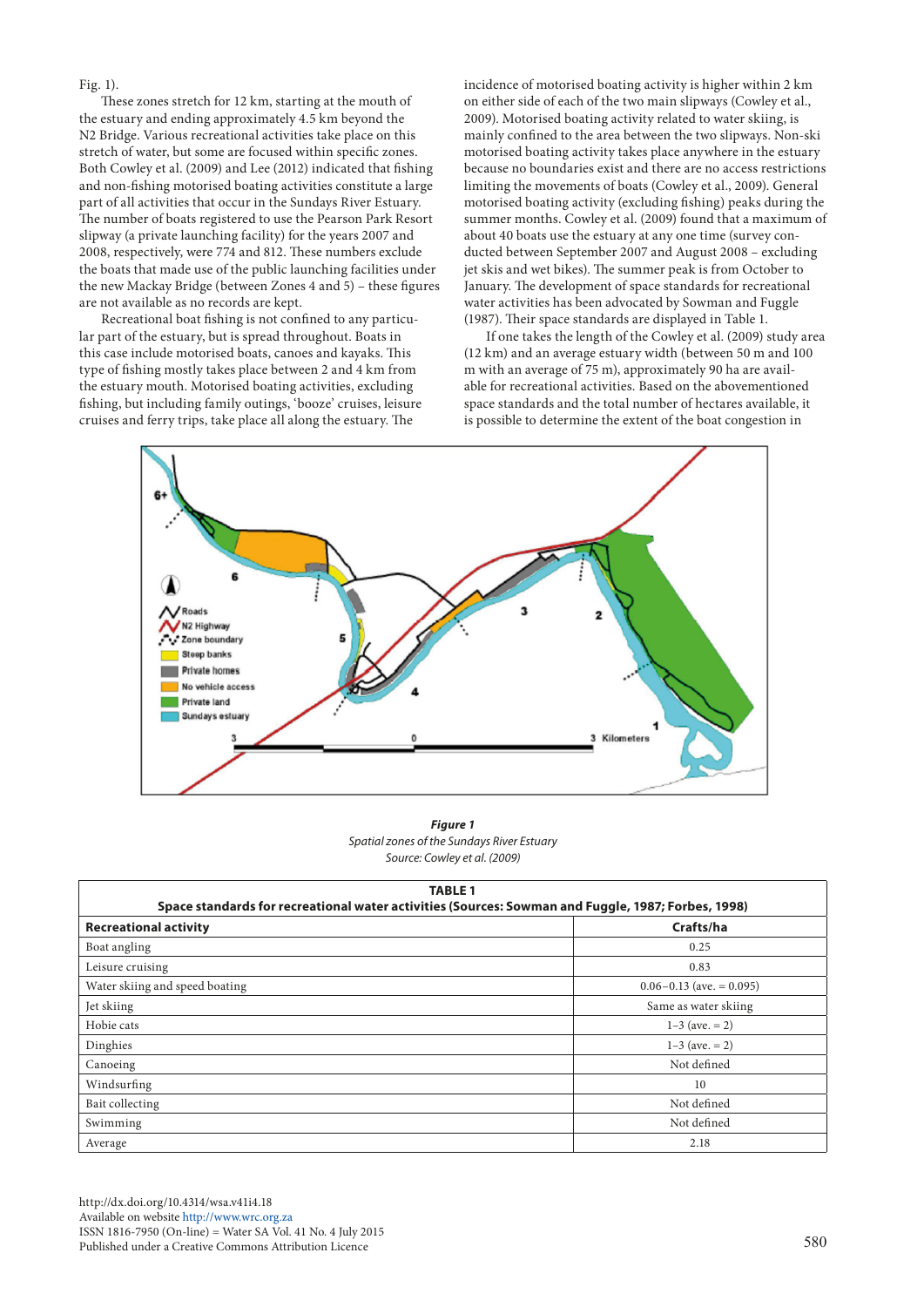the Sundays River Estuary. According to the space standards defined above, the maximum number of motorised recreational angling boats using the Sundays River Estuary at any one time should not exceed 23, i.e., 90 x 0.25. There should also be no more than 75 leisure cruises taking place at any one time, i.e., 90 x 0.83, or 9 water skiers or speed boaters on the water, i.e., 90 x 0.095, and 9 jet skiers or wet bikers at any one time, i.e., 90 x 0.095. This standard assumes only one of these recreational activities is taking place at a time. The policy challenge at the Sundays River Estuary is to determine a simultaneous capacity limit covering all these activities. When this determination is done by weighting each of these boating activities proportionally, the capacity limit at any one time for the whole Sundays River Estuary is 55 boats. More specifically, total motorised craft per hectare equals 1.27, of which boat angling, leisure cruising, water skiing/speed boating and jet skiing represent 20%, 65%, 7.5% and 7.5%, respectively. This implies 4.6 angling boats, 48.75 leisure boats, 0.675 water skiers or speed boaters and 0.675 jet skiers can make use of the estuary at one point in time. This represents a capacity limit for the Sundays River Estuary of 55 motorised crafts at one point in time (Lee, 2012).

Within any given zone, the capacity limit is less. Recreational boat angling, for example, is focused mainly in Zone 2; 2 to 4 km from the mouth of the estuary (Cowley et al., 2009). Within this zone of approximately 15 ha, only 4 fishing boats should ideally be active, or less than that, if other activities also take place in this area. By similar calculations, within the area of about 2 km on either side of each of the 2 main slipways (approximately 60 ha), no more than 50 leisure boats should be active at one time. Water skiing in the estuary is confined to Zones 3 and 4 (the area situated between the two main slipways at Pearson Park Caravan Park and at the N2 New Mackay Bridge). This stretch has a surface area of approximately 22.5 ha. In terms of the space standards formula of Sowman and Fuggle (1987) and the available surface area, no more than 2 crafts should be active. The same space standard applies to jet skis and wet bikes.

#### **Similar international and local studies conducted**

CE studies have been applied in many different countries to value wetland, estuary and river attributes as a means of investigating the optimality of various management options, including Vietnam (Nam Do and Bennett, 2007), Greece (Birol et al., 2006), England and Wales (EFTEC, 2002; Luisetti et al., 2008), Australia and Tasmania (Banzhaf et al., 2001; Kragt and Bennett, 2009), the Carribean (Beharry-Borg and Scarpa, 2010), and the United States of America and Canada (Heberling et al., 2000; Huang et al., 2007; Smyth et al., 2009).

The issue of congestion, in particular, has been addressed in the literature but largely through the application of contingent valuations and other revealed preference techniques. Some of the earliest studies on measuring congestion through estimating willingness-to-pay (WTP) included Anderson and Bonsor (1974), and Cicchetti and Smith (1976). More recently, a study by Banzhaf et al. (2001) applied a CE to the issue of boating congestion. The Banzhaf et al. (2001) study assigned 2 levels to the congestion attribute, namely 'Many people or boats in sight' and 'Some people or boats in sight'. Although the study found that the level of congestion is a highly significant determinant of angler choice, large variations in preferences across respondents were found (Banzhaf et al., 2001). Unfortunately, the Banzhaf et al. (2001) study did not estimate an implicit price for the congestion attribute.

In South Africa, there have only been a few studies reported that make use of the CE technique to value environmental attributes. Most notably, it was applied in order to value improvements in freshwater inflows into the Kruger National Park catchment areas (Turpie and Joubert, 2004) and the Bushmans River Estuary (Oliver, 2010). Of the South African studies, however, only one has been conducted in which boat congestion was included as an attribute, namely that by Lee et al. (2015). The study found that users of the Kromme River Estuary, EC, were willing to pay an extra user fee of ZAR 548 per year during peak periods (only) in order to experience a decrease in boat congestion (Lee et al., 2015). As a result, it was proposed that a user charge be instituted in order to manage the congestion issue (Lee et al., 2015).

#### **THE CHOICE EXPERIMENT METHODOLOGY**

#### **Attribute selection**

As the execution of this CE was guided by the need for the identification of adequate demand-side polices, consultation regarding attribute selection was mainly focused on those individuals, stakeholders and organisations responsible for policy-making. In order to facilitate attribute selection, interviews were conducted with estuarine experts (affiliated to various universities), the Chairman of the Sundays River Joint River Forum, as well as members of the Sundays River Ratepayers' Association. They were asked to list their concerns regarding the recreational use of the estuary, and to rank them in order of importance. Based on these consultations, 4 attributes were identified for inclusion in the CE – 3 qualitative attributes, with 2 levels each, relating to the effects of different management options in relation to the quality of estuarine services and the estuarine environment, and 1 quantitative attribute which specified the cost of the option. The payment vehicle selected was an annual environmental charge, levied on those who already had a boat licence. This was found to be the most understandable and least controversial option out of those discussed in the focus groups (Lee, 2012). The attributes of the Sundays River Estuary CE are presented in Table 2.

Each of the 3 attributes presented in Table 2 assumed 2 different levels. The cost variable was expressed by 4 different

| <b>TABLE 2</b><br>The Sundays River Estuary attributes and their levels (Source: Lee (2012) |                                             |                                                               |  |  |  |  |
|---------------------------------------------------------------------------------------------|---------------------------------------------|---------------------------------------------------------------|--|--|--|--|
| Indicator/attribute                                                                         | <b>Levels</b>                               | <b>Description of levels</b>                                  |  |  |  |  |
| Physical size of fish stocks caught                                                         | Mostly small fish now                       | Catch and retain whatever fish species you want 'today'       |  |  |  |  |
|                                                                                             | None now but bigger and more fish next year | Keep no undersize fish now but more and bigger fish next year |  |  |  |  |
| Congestion                                                                                  | Hear and see few boats                      | The recreational user sees and hears a few boats              |  |  |  |  |
|                                                                                             | Hear and see many boats                     | The recreational user sees and hears many boats               |  |  |  |  |
| More public access                                                                          | Yes                                         | Establish a path access along the banks of the estuary        |  |  |  |  |
|                                                                                             | No.                                         | Do not establish a path access along the banks of the estuary |  |  |  |  |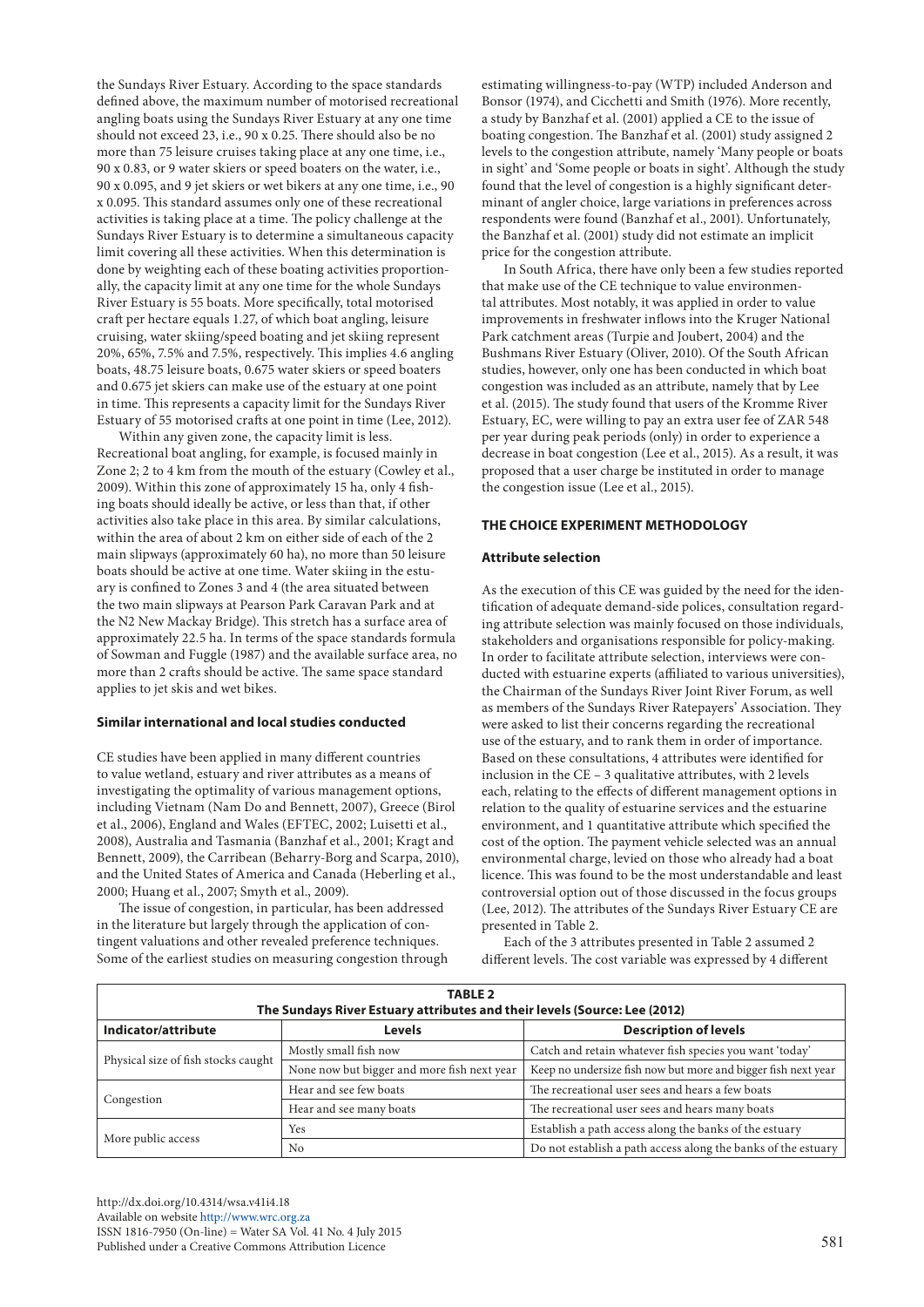South African Rand values in the CE, namely ZAR 0 (the current status), ZAR 45, ZAR 90 and ZAR 120.

## **Experimental and survey design**

Questionnaire development for the Sundays River Estuary took place over the 4-month period from March 2010 to July 2010. The process of questionnaire development included expert interviews, and the implementation of focus groups and pilot studies. The survey instrument comprised 4 sections: (i) an introductory section to collect introductory information from the respondent, (ii) the CE choice cards section, (iii) a followup question section, which allowed for reliability and validity checks, and (iv) a socio-demographic information section. One of the key elements in designing a survey instrument is to keep the format and language simple and consistent across all sections. The Dillman et al. (2009) publication was specifically consulted in order to ensure the development of a clear, concise and consistently written questionnaire. Different word choices were pre-tested in order to evaluate the ease of understanding of the various wording combinations for respondents. This pre-testing is essential in a context where there might be cultural and language differences between researchers and the study participants (Mangham et al., 2009). The questionnaire was also presented to the respondents in the pilot study to determine whether there was any 'respondent fatigue'. During the pilot study a significant problem was identified – a lack of understanding of the way to answer the CE section of the questionnaire. The impression some respondents gained was that only one choice had to be made out of all four choice sets given. In order to correct this potential problem, prior to the main survey, an example choice set, with a hypothetical choice already made, was included in the questionnaire.

A full factorial experimental design, consisting of 32 different treatment combinations or alternatives, was generated for the Sundays River Estuary sample using the SPSS econometric software (Lee, 2012). Two alternatives per choice set were adopted, which were randomly allocated to 32 different questionnaires. Four choice sets were assigned to each questionnaire.

#### **Sampling procedure**

The population of interest with respect to the Sundays River Estuary was all users and potential users (current non-users) of the recreational services provided by the estuary. This population included all individuals who, at the time of the survey, made use of the estuary for recreational purposes, as well as those individuals who had high potential to make use of the estuary for recreational purposes in the future. It was not feasible to survey the entire target population for the estuary (Lee, 2012).

Since the recreational user population of the estuary does not reveal itself until it visits the estuary, an adequate sample frame could not be assembled (Lee, 2012). An intercept survey, or on-site sampling, was used, and recreational users visiting the estuary during the interview process were selected based on underlying knowledge of the specific target population. The latter was mainly gleaned from the Cowley et al. (2009) study. It has been shown that this type of non-list sampling is sufficient when the target population of interest relates to visitors to a beach, lake, wetland or estuary (Bateman et al., 2002; Dillman et al., 2009).

The Sundays River Estuary questionnaire was administered on-site by 4 trained interviewers during August, 2010. A faceto-face interview technique was adopted. Interviewers followed the intercept sample method whereby they approached every *n*th potential respondent and asked them if they would be willing to spend approximately 15 min filling in the questionnaire (Lee, 2012). In total, 175 completed questionnaires were collected.

#### **Socio-economic characteristics of the sample**

The only other socio-economic information available on the recreational users of the Sundays River Estuary was that gathered in the Forbes (1998) and, more recently, Cowley et al. (2009) studies. The Forbes (1998) study captured data on the recreational users of the estuary, while the Cowley et al. (2009) study captured data on both recreational and subsistence users of the estuary. Comparisons with the Cowley et al. (2009) study are possible for the following socio-economic characteristics: residential location, age, gender and education. The Forbes (1998) study allows comparisons for residential location only.

Not unlike the sample of respondents interviewed as part of the Forbes (1998) and Cowley et al. (2009) studies, most of the visitors (i.e. 91%) surveyed came from areas less than 50 km away from the estuary. The majority (55%) of recreational users surveyed were over the age of 35, whereas the majority (about 65%) of recreational users surveyed in the Cowley et al. (2009) study were over the age of 31. The majority (84%) of recreational users surveyed in this study were male, whereas about 92% were male in the Cowley et al. (2009) study. Of the respondents sampled, 35% had a matric qualification with university exemption, whereas only 27.5% of respondents in the Cowley et al. (2009) study had achieved a matric certificate.

#### **Model form**

The data was analysed using both a conditional logit (CL) and a mixed multinomial logit (random parameters logit (RPL)) model. The conditional logit model takes the following form (Louviere et al., 2000):

$$
P(i|A) = \frac{1}{\sum_{j=1}^{j} \exp(-(\mathbf{V}_i - \mathbf{V}_j))}
$$
(1)

where:  $P_i$  is the probability of an individual choosing the  $i<sup>th</sup>$  over the  $j<sup>th</sup>$  alternative in the set of choices given *A*,  $V_i$  is the representative utility derived from the  $i<sup>th</sup>$  alternative, and  $V_j$  is the representative utility from the *j*<sup>th</sup> alternative. The CL model is based on the following assumptions, namely, the scale parameters must have constant variance, the random components must be independent of irrelevant alternatives (II*A*), and there can be no heterogeneity between individual preferences (Ben-Akiva and Lerman, 1985; Louviere et al., 2000). A more flexible model that relaxes the II*A* assumption is the RPL model, which allows the variance of the error term to differ across alternatives within a choice set. The RPL also relaxes the assumption choice model is given as:

of homogeneity of preferences. A generalised version of the RPL  
choice model is given as:  

$$
P(i|\mu_i) = \frac{\exp(\alpha_{i_{i_1}} + \theta_i z_i + \delta f_{i_{i_1}} + \beta_{i_{i_1}} x_{i_{i_1}})}{\sum_{i=1}^{1} \exp(\alpha_{i_{i_1}} + \theta_i z_i + \delta f_{i_{i_1}} + \beta_{i_{i_1}} x_{i_{i_1}})}
$$
(2)

where: α<sub>i</sub> is a fixed or random alternative specific constant (ASC) with  $i = 1, \ldots, I$  alternatives and  $q = 1, \ldots, O$  individuals;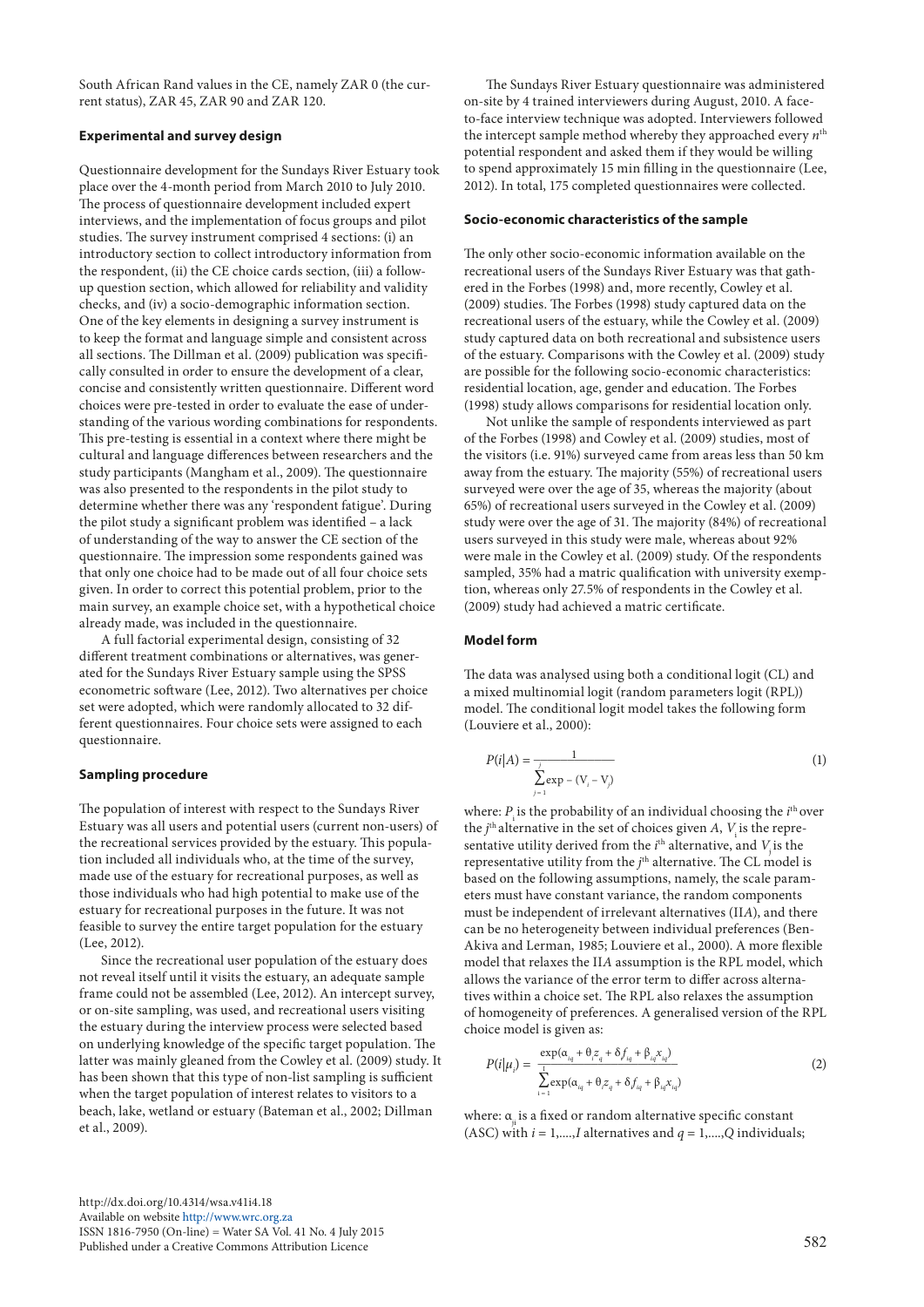αj = 0,δj is a vector of non-random parameters, *θ*i is a vector of individual-specific parameters  $\beta_{ii}$  is a parameter vector that is randomly distributed across individuals,  $\mu$  is the individualspecific random disturbance of unobserved heterogeneity and is a component of the  $\beta_{i}$  parameter vector,  $z_i$  is a vector of individual-specific characteristics, for example, income,  $f_{_{\rm ji}}$ is a vector of individual-specific and alternative-specific nonrandomised attributes, and  $x$ <sub>ii</sub> is a vector of individual-specific and alternative-specific randomised attributes (Louviere et al., 2000).

Random parameters in the RPL can take on a number of different distributions, namely, normal, triangular, uniform and log-normal (Bhat, 2000; Bhat, 2001). The latter can be applied if the response parameter needs to be a specific sign, whereas a uniform distribution with a (0,1) bound is appropriate when dummy variables are used (Carlsson et al.*,* 2003). In most cases, the non-cost variables are distributed and the cost coefficient is assumed to be constant, which allows the distributions of WTP to be easily calculated as the distribution of the marginal WTP for an attribute is simply the distribution of that attribute's parameter estimate (Scarpa et al., 2008).

### **RESULTS AND DISCUSSION**

#### **Model estimation**

Estimation results of two different choice model specifications, namely, a CL model and an RPL model, are presented in Table 3 below. The CL model only contains the variables representing the attributes of the estuary management alternatives and not the socio-economic characteristics of those that visit the Sundays River Estuary. The CL model thus represents the average preferences of the sample of respondents. The RPL model, however, is applied in this case in order to determine if respondents in the sample exhibit heterogeneous preferences with respect to the selected estuary characteristics. If heterogeneous preferences exist, then the sources of these preferences can be determined through the inclusion of interactions of respondent-specific social, economic, awareness and attitudinal characteristics with choice-specific attributes in the utility

function. The inclusion of these interactions allows for the detection of preference variation in terms of both random heterogeneity and conditional heterogeneity (Hensher et al., 2005). The CL and RPL models were estimated using the LIMDEP NLOGIT Version 4.0 programme (Greene, 2007).

In the case of the CL model, all the coefficients were significantly different from zero at the 99% confidence level and had the correct signs, a priori. Respondents were more likely to choose an option if (i) there was an improvement in the physical size of fish stock, (ii) there was less motorised boat congestion, and (iii) there was an improvement in public access levels at the Sundays River Estuary through the introduction of a nature trail. With respect to the congestion variable in particular, the probability that an alternative would be chosen decreased the higher the amount of boat congestion. In terms of an odds ratio (calculated by taking the antilog of the relevant coefficient), an increase in boat congestion would result in a decrease in the probability of a respondent selecting this option by 2%. The overall fit, as measured by McFadden's *R*<sup>2</sup> , of the CL model was relatively high (values between 0.2 and 0.4 are considered extremely good fits for probabilistic discrete choice models). The explanatory power of the model, measured as 22%, was thus considered a good fit for this type of study (Louviere et al., 2000).

In the RPL model, a normal distribution was selected for all the random parameters, including 'Physical size of fish', 'Congestion' and 'Public access'. The 'Cost' variable was specified as fixed, which allowed the distribution of the marginal WTP for an attribute to assume the distribution of that attribute's coefficient. Comparing the results from the CL and RPL models revealed that the magnitudes, signs and statistical significance of the coefficients were very similar. Allowing preferences for recreational attributes to vary across respondents showed that there is very little unexplained heterogeneity in respondent preferences. All of the standard deviation coefficients were statistically insignificant, indicating statistically similar preferences for these attributes across respondents. The random variables specified in the RPL confirm preferences to (i) increase the physical size of fish stocks, (ii) reduce boat congestion on the estuary, and (iii) increase public access levels

| <b>TABLE 3</b><br><b>Estimation results of the CE - Sundays River Estuary</b> |                                                |          |            |          |  |  |
|-------------------------------------------------------------------------------|------------------------------------------------|----------|------------|----------|--|--|
| <b>Variables</b>                                                              | <b>CL</b>                                      |          | <b>RPL</b> |          |  |  |
|                                                                               | Coeff.                                         | Std err. | Coeff.     | Std err. |  |  |
| Physical size of fish                                                         | $1.592**$                                      | 0.141    | $1.958**$  | 0.535    |  |  |
| Congestion                                                                    | $-0.341**$                                     | 0.130    | $-0.394*$  | 0.158    |  |  |
| Public access                                                                 | $-0.342**$                                     | 0.124    | $0.381**$  | 0.144    |  |  |
| Cost <sup>1</sup>                                                             | $-0.010**$                                     | 0.001    | $-0.011**$ | 0.001    |  |  |
|                                                                               | <b>Standard deviation of random parameters</b> |          |            |          |  |  |
| Physical size of fish                                                         |                                                |          | 1.186      | 0.976    |  |  |
| Congestion                                                                    |                                                |          | 0.287      | 0.698    |  |  |
| Public access                                                                 |                                                |          | 0.187      | 1.083    |  |  |
| No. of respondents                                                            | 175                                            |          | 175        |          |  |  |
| No. of choice sets                                                            | 700                                            |          | 700        |          |  |  |
| Pseudo $R^2$                                                                  | 0.22                                           |          | 0.24       |          |  |  |

*\*indicates that parameter is statistically significant at the 5% level*

*\*\*indicates significance at the 1% level*

*1 Cost was specified as a non-random parameter in the RPL.*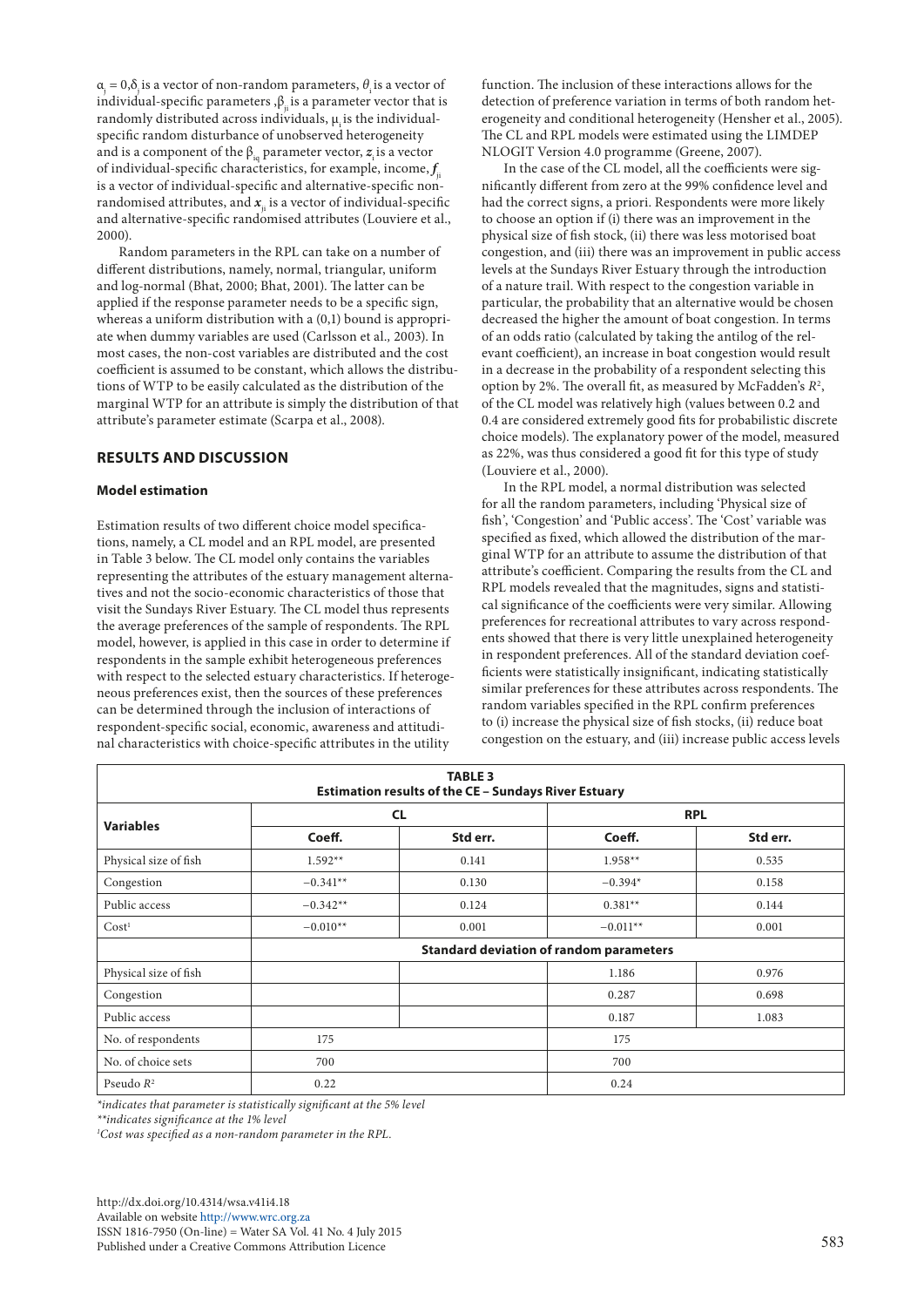through an investment in the development of a public nature trail fronting the banks of the Sundays River Estuary.

# **Implicit price estimates**

The calculation of the marginal rates of substitution between the attributes, using the coefficient for cost as the 'numeraire', provided estimates of implicit prices (Hanemann, 1984). The implicit prices for the congestion attribute were estimated using the Delta method (Wald procedure) in LIMDEP NLOGIT Version 4.0 (Greene, 2007). They amounted to negative values of ZAR 33 (6; 60) for the CL model and ZAR 35 (8; 62) for the RPL model. The difference in WTP between the two models was small. Overlapping 95% confidence intervals suggested that the CL and RPL models yielded statistically equivalent values. More specifically, the RPL model value indicated that the average boat user is willing to pay ZAR 35 per annum in order to reduce congestion on the Sundays River Estuary (2010 prices) during peak periods only.

In a study by Lee et al. (2015) it was argued that boat congestion at the Kromme River Estuary should be regulated by adjusting access cost (i.e. the pricing instrument) during peak periods to a level that regulates demand to the desired level. This type of pricing is deemed effective since it encourages visitors, via monetary incentives, to use the resource during off-peak periods, and it simultaneously ensures that those individuals who value the use of the resource the highest for motorised boating during peak periods are the ones that are actually willing to pay for it (Van Kooten and Bulte, 2000; Lee et al., 2015). Like the Lee et al. (2015) study, this paper investigated additional user fees as a way to regulate recreational boating demand on the Sundays River Estuary during peak periods. Consistent with previous studies, including the Lee et al. (2015) one, the results indicated that estuary users are willing to pay for fewer congestion externalities.

## **CONCLUSION**

The aim of this paper was to derive an indirect user fee, which was to be levied during peak periods only, in an attempt to reduce the congestion externalities experienced at the Sundays River Estuary. In addition to the existing boat licence fee, a supplementary tariff was estimated for the Sundays River Estuary through the application of a CE. Congestion on the estuary occurs during the peak demand periods of the year; therefore this supplementary tariff needed to be worked into the cost structure for peak periods only. More specifically, this paper found that, in addition to the boat licence fee of ZAR 94 per annum, recreational users at the Sundays River Estuary in 2010 were willing to pay ZAR 35 per annum in additional user charges for a reduction in peak period boat congestion. This peak period covered the months from November to February.

As illustrated in the literature review, very few previous international studies have information on respondents' WTP for reduced negative crowding effects, and only one previous South African study contains this information – that for the Kromme River Estuary (Lee et al., 2015). This study found that the implicit price for reducing congestion on the Kromme River Estuary during peak periods (per boat user) was ZAR 304 (ZAR 145; ZAR 463) for the CL model, and ZAR 548 (ZAR 102; ZAR 994) for the RPL model (Lee et al., 2015). The implicit price for congestion, in the case of the CL model's coefficients, was approximately 10 times higher for the Kromme River Estuary

users compared to that for the Sundays River Estuary users, and approximately 15 times higher in the case of the RPL model's coefficients. A possible explanation for the large discrepancy between the implicit prices for congestion for the Kromme and Sundays River Estuaries could be the income differences between the users of the estuaries – on average, sampled users at the Kromme River Estuary in 2010 had a gross income of ZAR 447 000 per annum, whereas those at the Sundays River Estuary in 2010 had an annual gross income of ZAR 184 000 (Lee, 2012; Lee et al., 2015).

Based on the results of this study, it is recommended that license fee adjustments be accepted as a potential pricing mechanism for managing demand at South Africa's estuaries. More specifically, in addition to the licence fee paid by boat users at the Sundays River Estuary, it is recommended that a further supplementary charge of ZAR 35 be added as a once-off payment for individuals making use of this estuary for motorised boating purposes during peak periods of the year.

## **ACKNOWLEDGEMENTS**

The financial assistance and reference group inputs from the Water Research Commission (WRC Project K5/1924) are gratefully acknowledged.

## **REFERENCES**

- ANDERSON FJ and BONSOR NC (1974) Allocation, congestion, and the valuation of recreational resources. *Land. Econ.* **50** (1) 51–57.
- BANZHAF MR, JOHNSON FR and MATHEWS KE (2001) Opt-out alternatives and anglers' stated preferences. In: Bennett J and Blamey RK (eds) *The Choice Modelling Approach to Environmental Valuation*. Edward Elgar Publishing, Cheltenham. 157–177.
- BATEMAN IJ, CARSON RT, DAY B, HANEMANN M, HANLEY N, HETT T, JONES-LEE M, LOOMES G, MOURATO S, ÖZDEMIROGLU E, PEARCE DW, SUGDEN R and SWANSON J (2002) *Economic Valuation with Stated Preference Techniques. A Manual*. Edward Elgar Publishing, Cheltenham.
- BEHARRY-BORG N and SCARPA R (2010) Valuing quality changes in Caribbean coastal waters for heterogeneous beach visitors. *Ecol. Econ.* **69** (5) 1124 – 1139.
- BEN-AKIVA M and LERMAN S (1985) *Discrete Choice Analysis: Theory and Application to Travel Demand*. MIT Press, Cambridge.
- BHAT CR (2000) Flexible model structures for discrete choice analysis. In: Hensher DA and Button KJ (eds) *Handbook of Transport Modelling, Vol. 1: Handbooks in Transport*. Pergamon Press, Oxford, 71–90.
- BHAT CR (2001) Quasi-random maximum simulated likelihood estimation of the mixed multinomial logit model. *Transp. Res. Board.*  **35** (7) 677–695.
- BIROL E, KAROUSAKIS K and KOUNDOURI P (2006) Using a choice experiment to account for preference heterogeneity in wetland attributes: the case of Cheimaditida wetland in Greece. *Ecol. Econ.* **60** (1) 145–156.
- CARLSSON F, FRYKBLOM P and LILJENSTOLPE C-J (2003) Valuing wetland attributes: an application of choice experiments. *Ecol. Econ.* **47** (1) 95–103.
- CICCHETTI CJ and SMITH VK (1976) *The Costs of Congestion: An Econometric Analysis of Wilderness Recreation.* Ballinger, Cambridge.
- COWLEY PD, CHILDS A-R and BENNETT RH (2009) A survey of fishery resource utilisation and recreational activities on the Sundays Estuary, with implications for management. World Wildlife Fund – South Africa Report. South African Institute for Aquatic Biodiversity, Grahamstown, South Africa.
- DILLMAN DA, SMYTH JD and CHRISTIAN L-M (2009) *Internet, Mail and Mixed-mode Surveys: The Tailored Design Method.* Wiley and Sons, New Jersey.